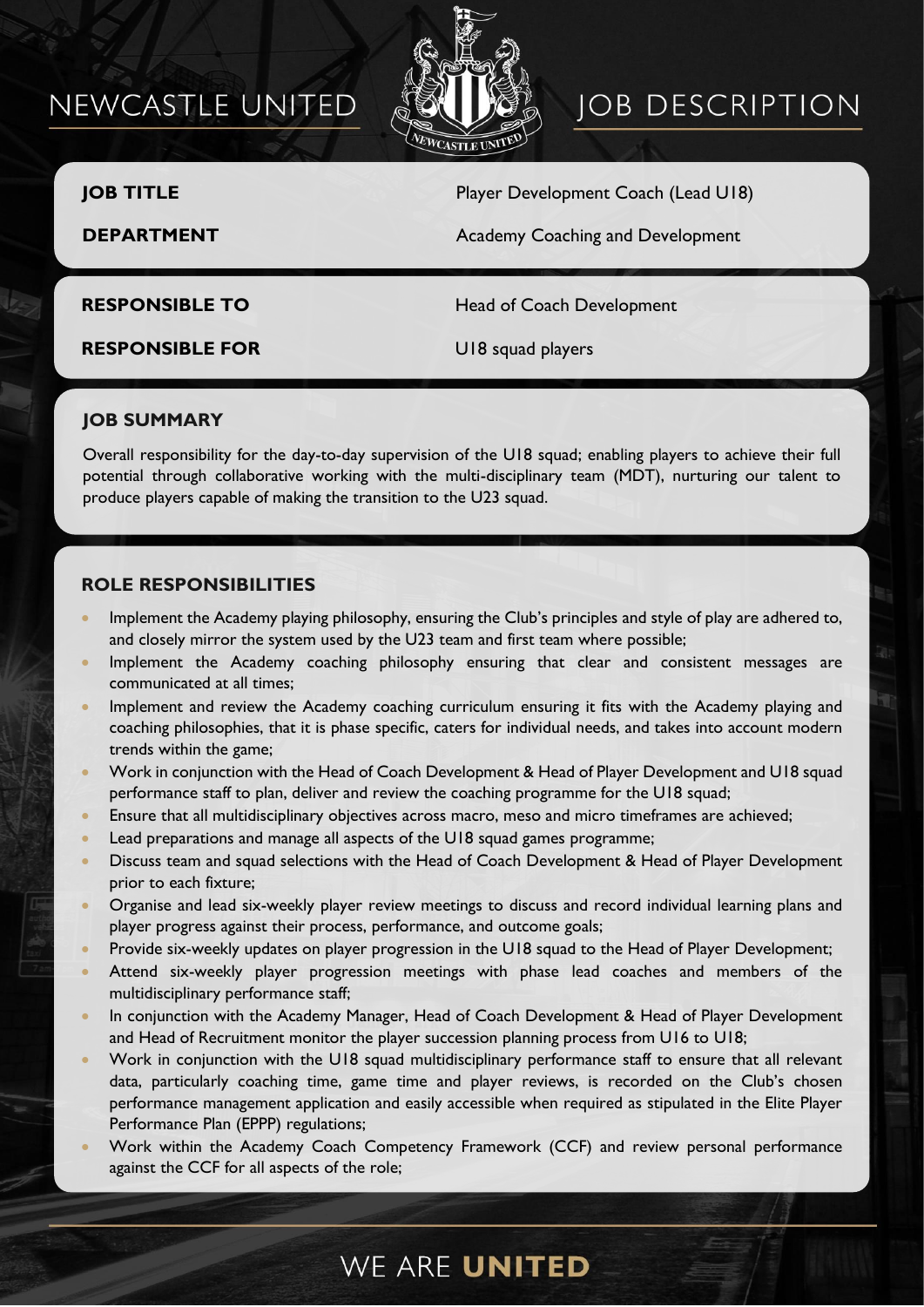# NEWCASTLE UNITED



# **JOB DESCRIPTION**

### **RESPONSIBILTIES CONTINUED**

- Utilise the Academy Coach Competency Framework (CCF) to review the performance of the assistant U18 Coach against the CCF for all aspects of their role;
- In conjunction with the Head of Coach Development, ensure that the Assistant U18 Coach is provided with an Individual Development Plan (IDP) that outlines the competencies and behaviours which need to be developed and a timeframe within which these activities will be undertaken;
- In conjunction with the Head of Coach Development, supervise, train, mentor and monitor a highly qualified and experienced multidisciplinary performance team who become specialists in their field;
- In conjunction with the Head of Coach Development, supervise, train, mentor and monitor a highly qualified and experienced multidisciplinary performance team who become specialists in their field;
- Work in conjunction with the full-time coach and performance teams to plan, deliver and review the school release programme for the U13/U14 and U15/U16 squads;
- Assist the Head of Coach Development to develop a fit for purpose, individual and phase tailored CPD programme for all U18 coaches;
- Any other reasonable duties.

### **ROLE REQUIREMENTS**

- Perform duties with due regard to club policies and procedures and legislative requirements at all times.
- Ensure implementation of the clubs' health & safety, safeguarding, welfare and equality policies to create a safe working environment for all.
- Maintain an awareness of data best practice and ensure working practices are appropriate in collaboration with club's legal/compliance/other relevant functions.
- Undertake continuous professional development (CPD) training and/or additional training as identified or as required.

### **KNOWLEDGE, SKILLS & EXPERIENCE**

- Experience of working with players within the professional game;
- Excellent communication and listening skills;
- Strong presentation skills;
- Understanding of EPPP and the audit process;
- Knowledge and understanding of safeguarding, welfare, and equality;
- Competent in Microsoft Office and Apple software packages;
- Full UK Driving Licence (preferably clean).

### **Essential Desirable**

- Experience of working with players within the professional game in relevant phase/age groups;
- Competent in analysis software packages i.e., Sports Code, Hudl and Wyscout.
- Tutoring/teaching experience.

# WE ARE UNITED